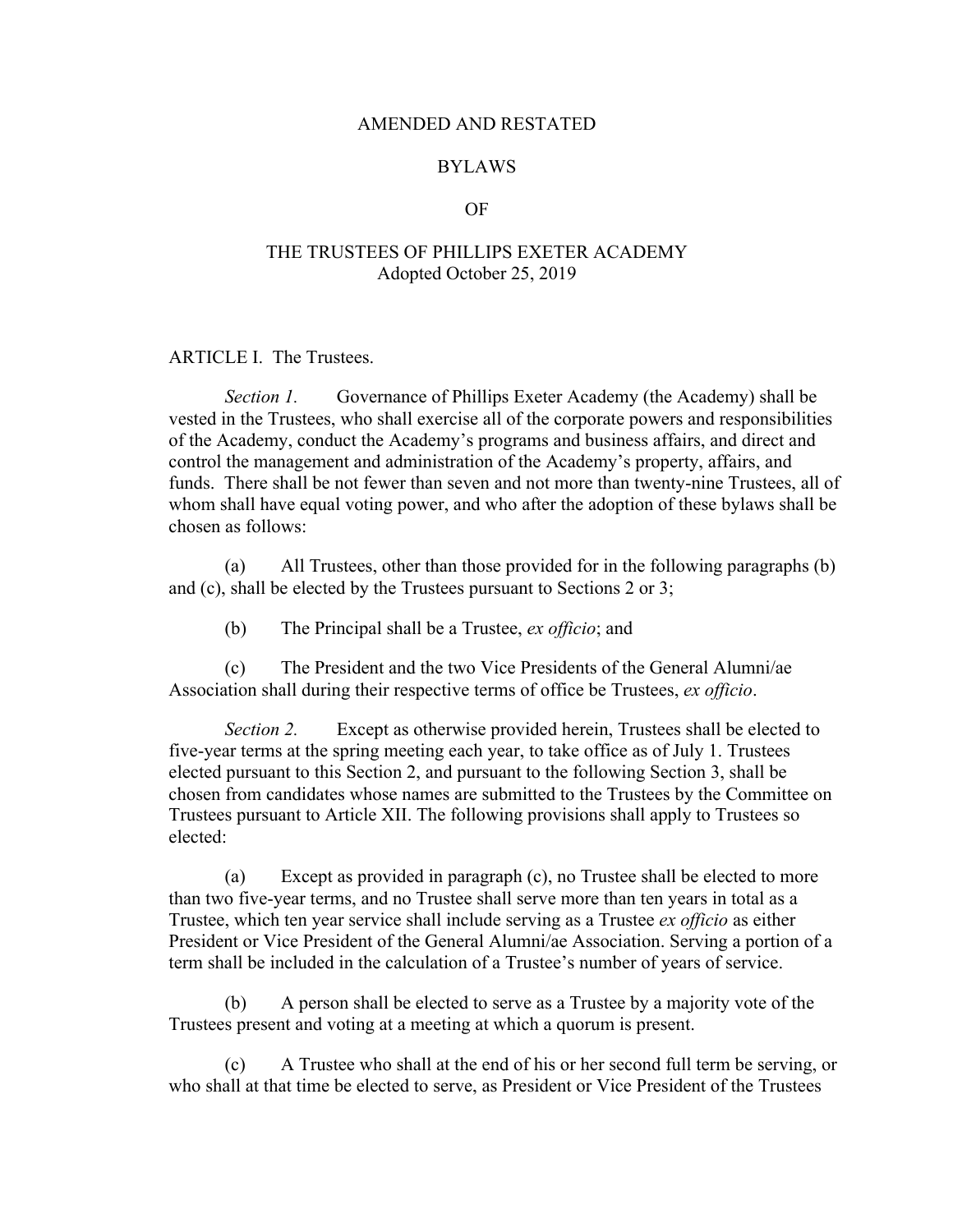may be elected to serve as Trustee for up to five (5) additional one-year terms so long as the Trustee continues to serve during such extensions as President or Vice President.

The election of Trustees may, but need not, be by secret ballot of the Trustees.

*Section 3.* Newly created Trustee positions resulting from an increase in the authorized or fixed number of Trustees, and vacancies occurring for any reason, including any vacancy occurring by reason of the death, resignation, or removal of a Trustee, may be filled at any meeting of the Trustees by the vote of the majority of the Trustees then in office, although less than a quorum. A Trustee so elected to fill a vacancy shall serve for the unexpired portion of the term of the Trustee whose term ended and resulted in the vacancy. If the office of Principal shall at any time be vacant, and if there shall be an Acting Principal, the Acting Principal shall be a Trustee, *ex officio*, so long as he or she is Acting Principal.

*Section 4.* Other than the Trustee who is the Principal, a Trustee may be removed with or without cause by the vote of two-thirds of the Trustees then in office; provided, however, that a Trustee may be removed for cause only after reasonable notice and opportunity to be heard before the Trustees.

*Section 5.* Any Trustee may resign at any time by delivering a written resignation to the President or Vice President of the Trustees. Unless otherwise specified in the resignation, the resignation shall take effect at the time of receipt by the President or Vice President. The acceptance of such resignation shall not be necessary to make it effective. No resignations shall discharge any accrued obligation or duty of a Trustee..

*Section 6.* Trustees shall be natural persons of full age who need not be residents of the State of New Hampshire. A person who is employed in any capacity by the Academy shall not be eligible to serve as a Trustee for a period of three years from the date of last employment in any capacity by the Academy, except that the Principal shall be a Trustee *ex officio* in accordance with these bylaws.

*Section 7.* Trustees stand in a fiduciary relationship to the Academy, which reposes special confidence in each Trustee. Every Trustee and officer shall discharge his or her duties in good faith, with due regard for the interests of the Academy, and in compliance with the fiduciary principles of conduct in addition to any other state or federal requirements. No Trustee shall for personal gain or benefit or for the gain or benefit of others use any information not available to the public at large and obtained as a result of service to the Academy

*Section 8.* The Academy shall not pay compensation to Trustees for services rendered to the Academy in their capacity as Trustees, except that Trustees may be reimbursed for reasonable expenses incurred in the performance of their duties to the Academy. A Trustee may receive reasonable compensation for the performance of services provided to the Academy in any capacity separate from his or her responsibilities as a Trustee when so authorized by a majority of the Trustees then in office and in accordance with the Academy's Conflict of Interest Policy.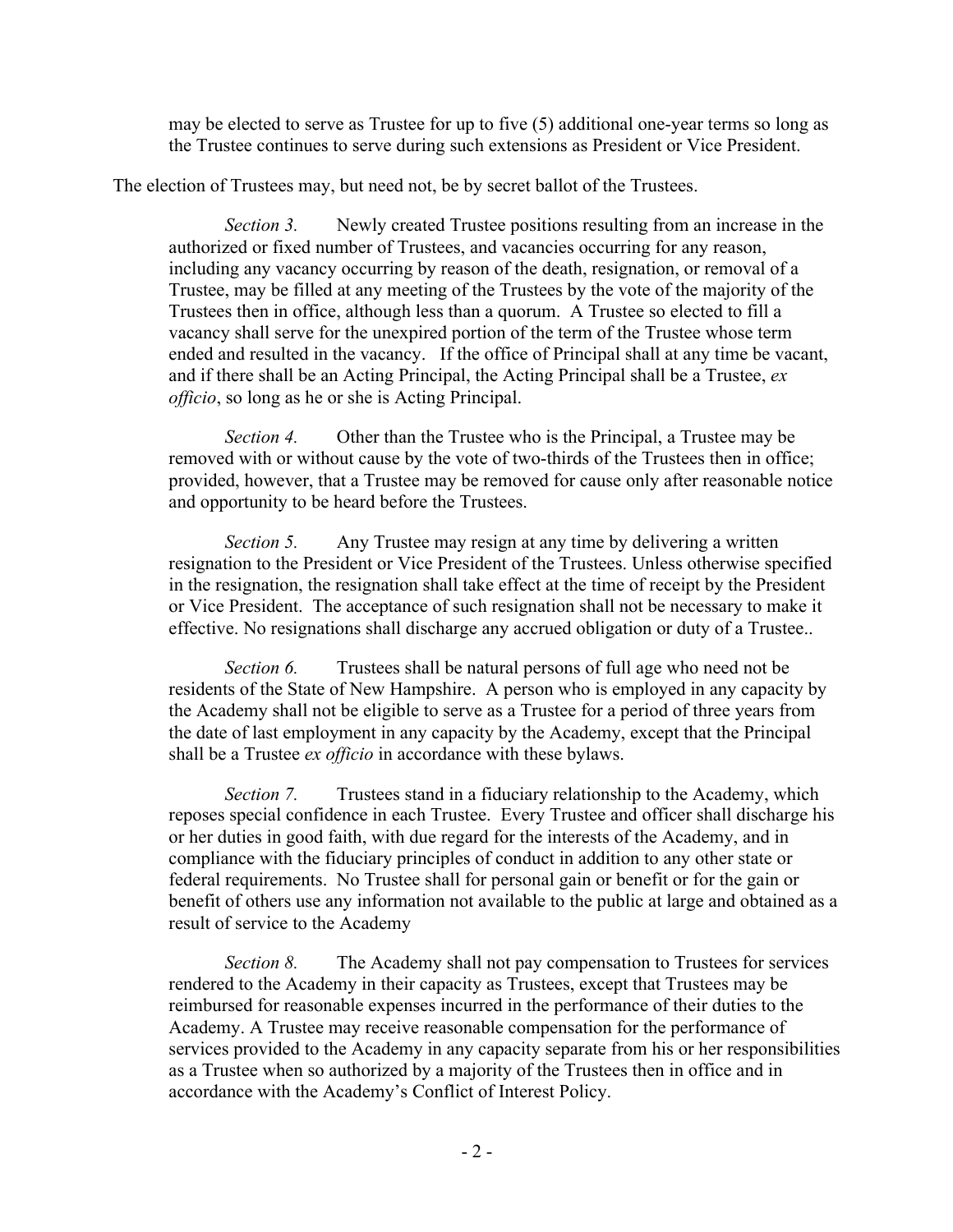ARTICLE II. Meetings of the Trustees.

*Section 1.* The regular meetings of the Trustees shall be as follows:

The fall meeting shall occur in October, on such date as the President designates; The winter meeting shall occur in January, on such date as the President designates;

The spring meeting, which shall be the annual meeting, shall occur in May, on such date as the President designates.

If at any time the President shall ascertain that a majority of the Trustees prefer a different date for any regular meeting, or shall determine that the interests of the Academy so require, the President may advance or postpone the same to any date not more than four weeks before or after the foregoing dates.

The President or any four Trustees may call a special meeting of the Trustees.

*Section 2.* Regular and special meetings shall be held at Exeter, unless the President shall otherwise direct.

*Section 3.* A majority of Trustees qualified to vote on matters before the full Trustees, or any Trustee Committee, as the case may be, shall constitute a quorum for the conduct of business.

*Section 4.* When a quorum is present at any meeting of the Trustees or any Trustee Committee, a majority of the Trustees present and voting shall decide any question, unless otherwise provided by law, the Academy's Act of Incorporation, or these Bylaws.

*Section 5.* Unless otherwise provided by law, action required or permitted to be taken at a meeting of the Trustees may be taken without a meeting if the action is taken by unanimous consent of all the Trustees. The action must be evidenced by one or more written consents describing the action taken, signed by each Trustee, and included in the minutes or filed with the corporate records reflecting the action taken.

*Section 6.* Written notice of each annual, regular, and special meeting of the Trustees shall be given by the Clerk (or the President or other officer in the Clerk's absence) and delivered at least two days prior to the meeting in the manner specified in this section. Notice may be communicated in person, by facsimile, telegraph, teletype, email, or other form of wire or wireless communication or by mail or by private carrier. No business may be transacted at a special meeting which does not pertain to the purpose or purposes stated in the notice thereof. A Trustee may waive notice by writing, facsimile, or electronic mail delivered to the Clerk. Attendance at a meeting in person or telephonically constitutes waiver of notice unless such Trustee objects to notice at the meeting.

*Section 7.* Unless otherwise provided by law, Trustees may participate in a meeting of the Trustees or Trustee committee through video conference, telephone or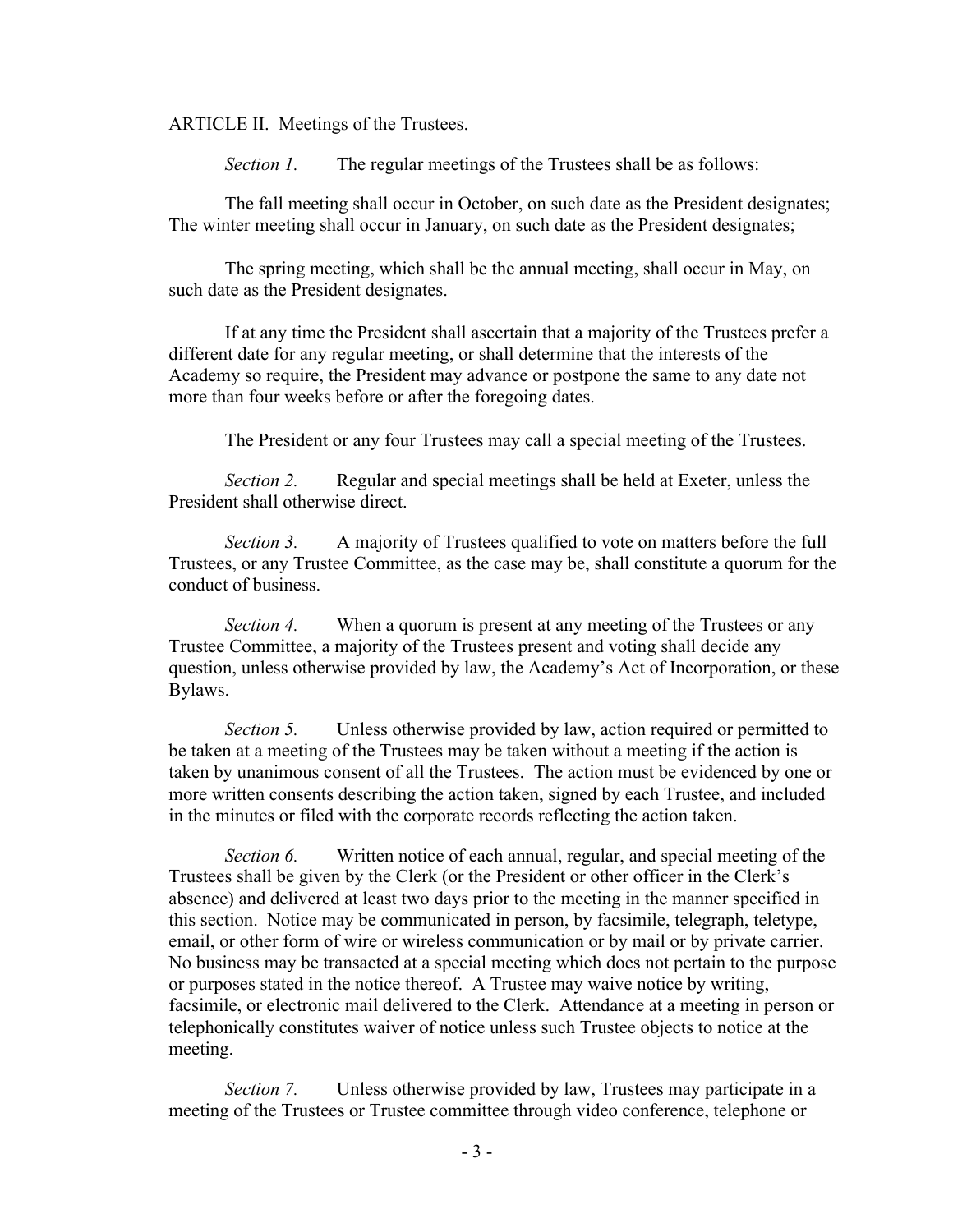similar communications equipment by means of which all persons participating in the meeting can hear each other at the same time. Participation by such means shall constitute presence in person at a meeting of the Trustees or Trustee committee.

### ARTICLE III. Officers of the Trustees.

*Section 1.* The Trustees, at the annual meeting, shall elect a President, a Vice President and a Clerk of the Trustees. The Clerk need not be a Trustee. The Principal may not serve as President, Vice President or Clerk.

*Section 2.* The President shall preside over all regular meetings of the Trustees, shall have the right to vote, shall preside over the Executive Committee constituted under Article V herein, and shall have such other powers, and perform such duties, elsewhere prescribed by law and by these bylaws.

*Section 3.* The Vice President shall have such powers, and perform such duties, as are assigned or delegated by the President, and shall perform the duties of President in the event of the absence, illness, unavailability, death, resignation or removal of the President, or in any matter in which the President has been recused from participating.

*Section 4.* Unless the President shall otherwise direct, the Clerk shall attend and keep the minutes of all regular and special meetings of the Trustees and provide for and ensure the custody and safekeeping of such minutes. The Clerk shall have all other powers, and perform such other duties as the President may prescribe.

*Section 5.* If a vacancy occurs in the office of President, Vice President or Clerk, the vacancy shall be filled by election by the Trustees held at their next regular or special meeting, or as soon thereafter as may be practicable.

## ARTICLE IV. Committees.

*Section 1.* At or promptly after the annual meeting, the President shall annually appoint the following standing committees of the Trustees (provided, however, that appointments to the Executive Committee shall be subject to ratification by the Trustees):

- 1. The Executive Committee.
- 2. The Budget and Finance Committee.
- 3. The Audit and Risk Committee
- 4. The Investment Committee.
- 5. The Buildings and Grounds Committee.
- 6. The Committee on Student and Employee Life.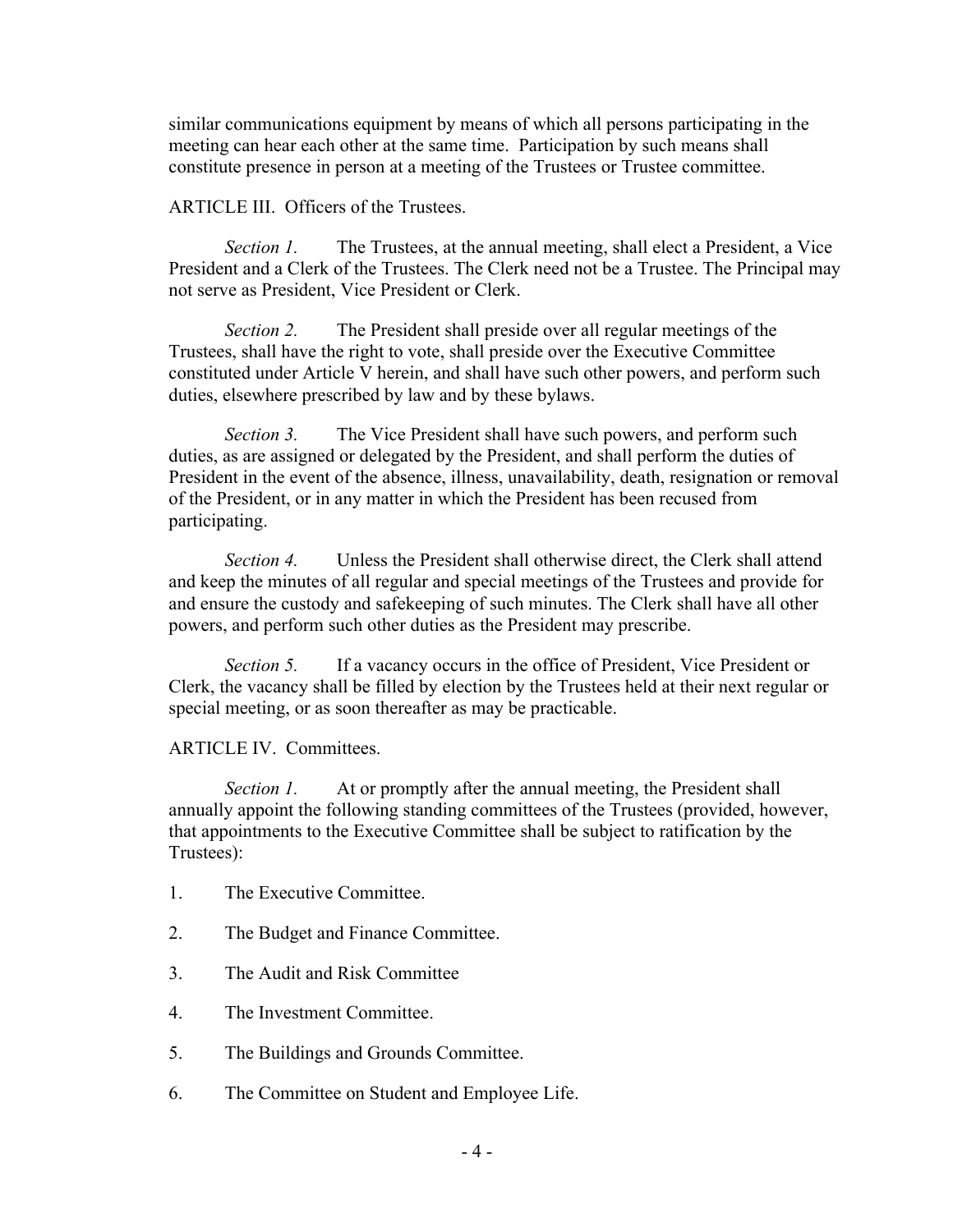- 7. The Institutional Advancement Committee.
- 8. The Committee on Trustees.
- 9. The Committee on Student Safety.

*Section 2.* The President may appoint any special committees or task forces required, in the President's opinion, for specific purposes. Special committees shall be disbanded at the conclusion of their work. Special committees (and the Investment Committee and the Committee on Student Safety) may include both Trustees and members who are not Trustees, with votes to be separately recorded if action of the committee is not unanimous.

*Section 3.* The President may appoint Trustees as alternate members of any committee, to count toward a quorum and with power to vote in the absence of regular members. The President may be chair of the Executive Committee, but neither the President nor the Principal shall be chair of any other standing committee.

*Section 4.* The purpose of the standing committees (and subcommittees, if any) is to facilitate consideration of the business and management of the Trustees and of the Academy, as hereinafter set forth. The several standing committees are charged specifically with the immediate care and supervision of the subject matters respectively indicated by and properly relating to their titles. Except as otherwise provided in these bylaws, matters determined to be appropriate for consideration by more than one committee (or subcommittee) may be referred by the President of the Trustees to one committee (or subcommittee) or more. Except as otherwise provided in these bylaws, the President shall appoint the Committee chairpersons.

*Section 5.* As promptly after the annual meeting as may be convenient, the President shall prepare and circulate to the Trustees a schedule of regular meetings of the Trustees to be held in the interval prior to the next annual meeting.

ARTICLE V. The Executive Committee.

*Section 1.* The Executive Committee shall consist of the President, the Vice President and not fewer than two other Trustees, in addition to the Principal. The President shall be the chair of the committee, provided, however, that the President may instead designate the Vice President as chair.

*Section 2.* Subject to the direction or approval of the Trustees, and except as limited by law, the Executive Committee shall have the powers of the Trustees in the intervals between Trustees' meetings. In general, the committee may act, on behalf of the Trustees, upon all matters except those which, in the opinion of the committee, should await the next meeting of the Trustees. Except as provided in Section 4 of this Article V,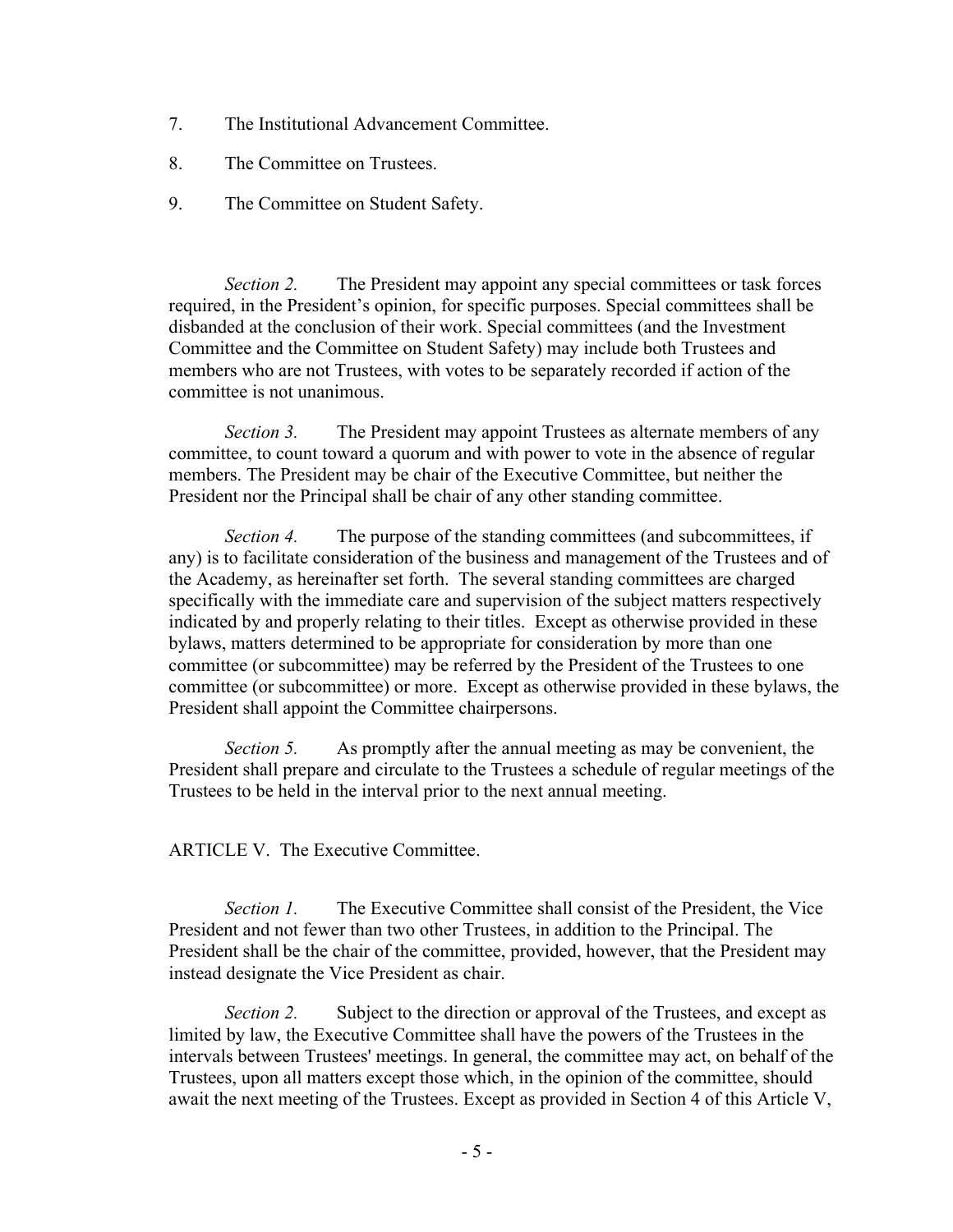all action so taken by the committee shall be deemed the action of the Trustees. At each meeting of the Trustees, the committee shall report action taken by it since the previous meeting of the Trustees.

*Section 3.* The Executive Committee shall meet on call of the President or of any two members of the committee.

*Section 4.* The Executive Committee shall be delegated the full authority of the Trustees to review and set the compensation for the Principal and all other employees who are "disqualified persons" as such term is defined in Tax Code Section 4958 and the related Treasury Regulations.

ARTICLE VI. The Budget and Finance Committee.

*Section 1.* The Budget and Finance Committee shall consist of not fewer than three Trustees.

*Section 2.* The Budget and Finance Committee shall watch over the general policies of the Academy as to its financial affairs.

*Section 3.* As early as practicable in each fiscal year, the Principal shall submit to the committee the budget for the next ensuing fiscal year. The budget shall show operating, capital and such other items as are appropriate separately. After such consultation with other Trustee committees as it may deem appropriate, the committee shall approve or modify the budget. At their winter meeting, if practicable, and otherwise at their spring meeting, the Trustees shall consider the budget as proposed by the Budget and Finance Committee and, after such amendment or modification as the Trustees shall determine, shall adopt the budget. After adopting the budget, the Trustees may, if desirable, amend it from time to time on the recommendation of the Budget and Finance Committee.

*Section 4.* The Budget and Finance Committee shall,

(a) examine proposed major financial transactions not included in the approved budget, and make recommendations for action by the Trustees, their examination of the recommendations of other committees of the Trustees to be limited to financial reports only, and

(b) report to the Trustees at each meeting on the relationship of the current financial condition to the current budget, both operation and capital.

*Section 5.* The Budget and Finance Committee shall meet on call of its chair.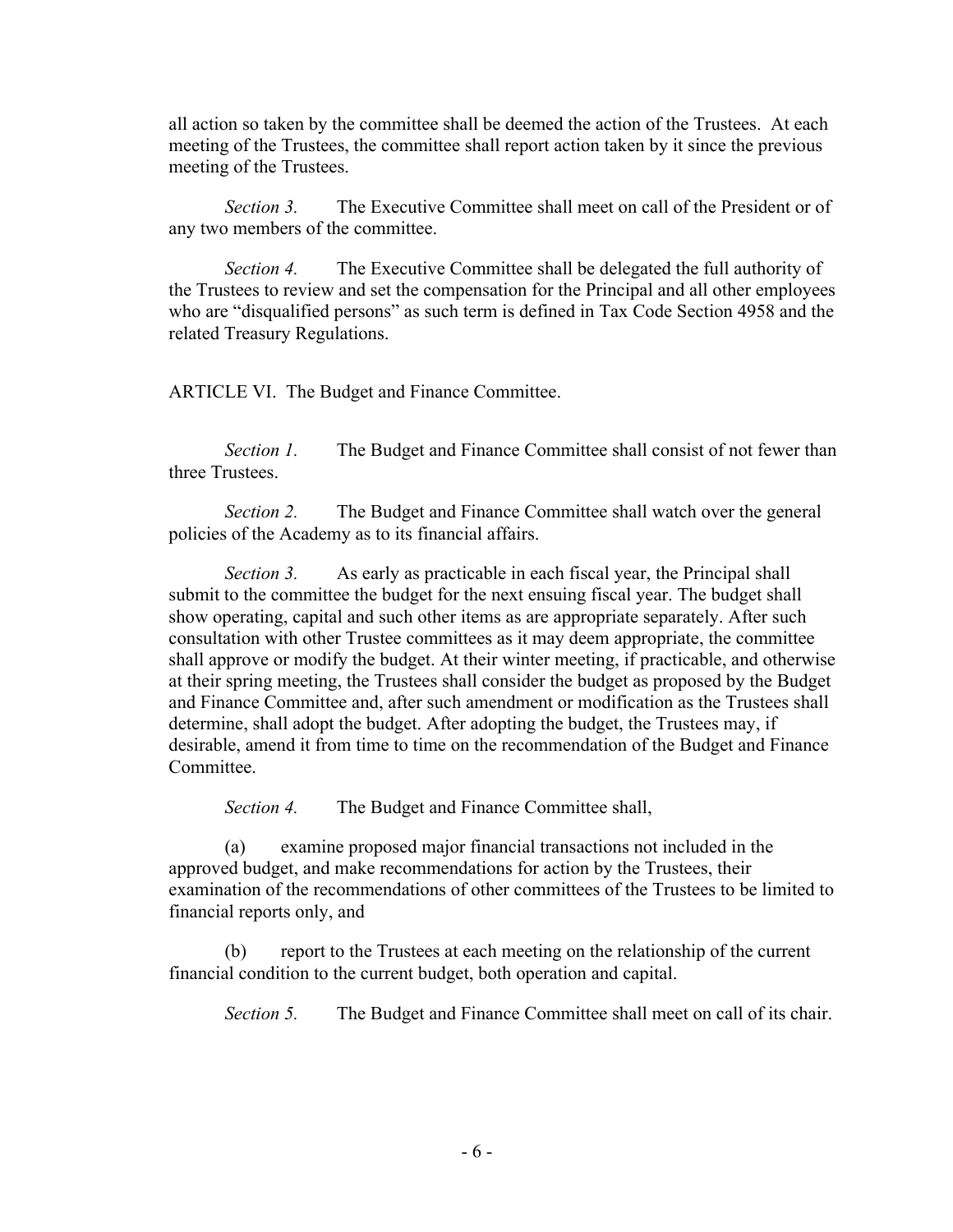ARTICLE VII. The Audit and Risk Committee

*Section 1.* The Audit and Risk Committee shall consist of not fewer than four Trustees. The chair of the Budget and Finance Committee shall be an ex officio nonvoting member of the Audit and Risk Committee.

*Section 2.* The Audit and Risk Committee shall watch over the integrity of the financial statements of the Academy and be responsible for other related matters.

*Section 3.* The Audit and Risk Committee shall,

(a) periodically review the effectiveness of the Academy's system of financial control and accounting and recommend action to the Trustees;

(b) appoint, compensate and oversee the relationship with the Academy's auditors, review and approve the scope and staffing of the auditor's annual audit plans, evaluate the performance of the lead audit partner and consider lead audit partner or audit firm rotation, approve any significant non-audit work by the Academy's auditors, ensure recommendations from the auditors are addressed, adopt procedures to receive complaints regarding accounting and audit matters and undertake and oversee such other matters related to the foregoing as it and the Trustees shall deem appropriate;

(c) consider and report or recommend to the Trustees on matters pertaining to the identification and management of risks including but not limited to financial, material, and reputational;

(d) oversee adherence to laws, regulations, and policies that pertain to Academy operations and compliance obligations, including the preparation and submission of its annual Form 990 with the Internal Revenue Service.

*Section 4.* The Audit and Risk Committee shall meet on the call of its chair.

ARTICLE VIII. The Investment Committee.

*Section 1.* The Investment Committee shall consist of not fewer than three Trustees.

*Section 2.* The Investment Committee shall watch over the endowment funds of the Academy, to the end that they may be wisely and profitably invested.

*Section 3.* Subject to the direction or approval of the Trustees, the Investment Committee:

(a) shall periodically review the Academy's portfolios of investment securities and other assets held for investment,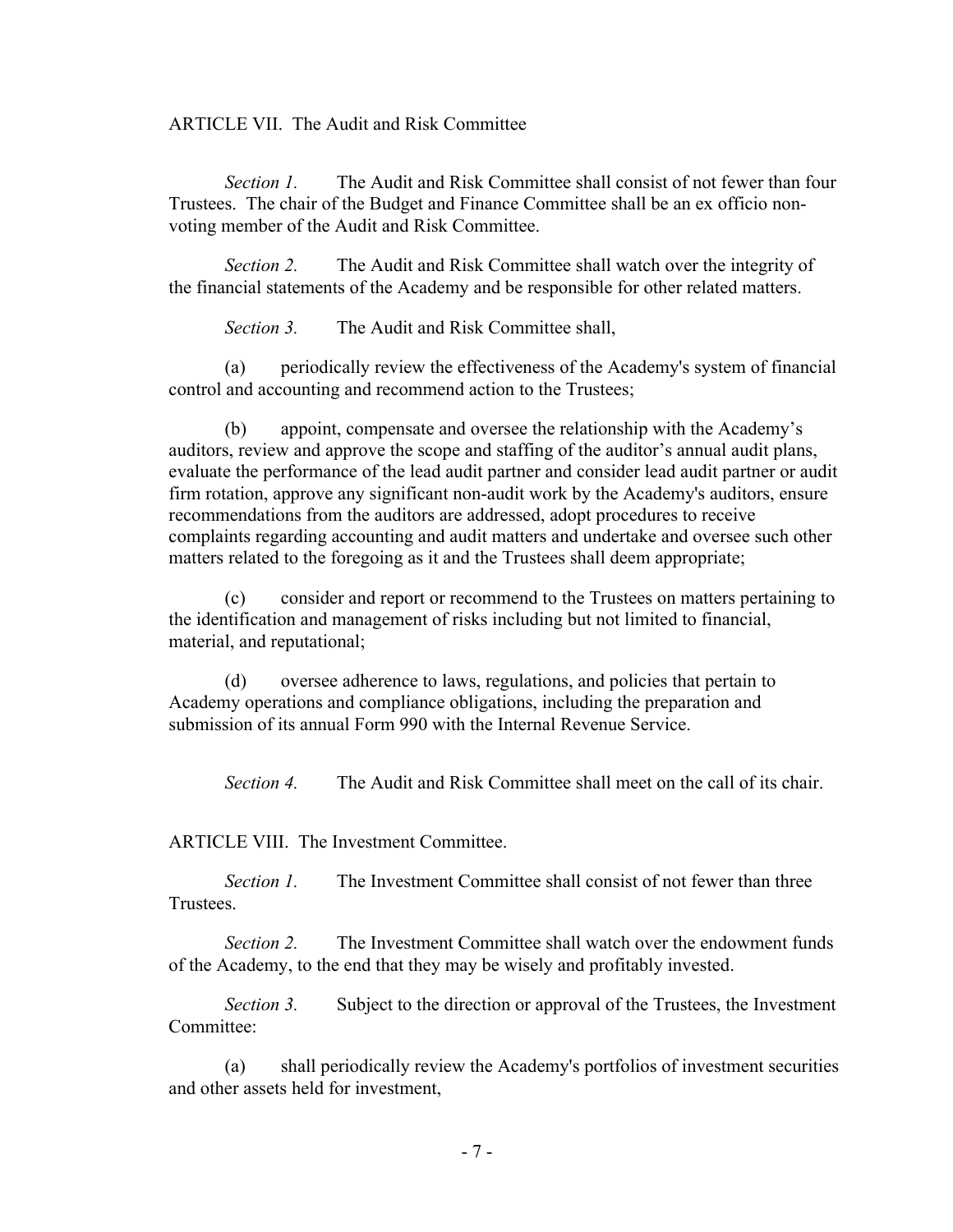(b) may, on behalf of the Trustees, sell, manage and purchase investments (including investment real estate as well as securities and other kinds of assets) for the account of the Academy in accordance with their judgment as to the best interests of the Academy, relying to the extent they deem advisable on recommendations of the Academy's professional investment advisers,

(c) may appoint, retain and oversee one or more investment advisors or investment managers;

(d) shall, at each regular meeting of the Trustees, report to the Trustees on the activities of the Investment Committee, and

(e) may make recommendations to the Trustees, or seek the instructions of the Trustees, as to the general policy to be followed in the management of the Academy's endowment funds, in the light of current and future operating and capital requirements.

*Section 4.* The Investment Committee shall meet on call of its chair.

ARTICLE IX. The Buildings and Grounds Committee.

*Section 1.* The Buildings and Grounds Committee shall consist of not fewer than three Trustees.

*Section 2.* The Buildings and Grounds Committee shall watch over the Academy's buildings and grounds, and their furniture and equipment, to ensure the provision and maintenance of physical facilities for the educational purposes of the Academy and the housing of students and faculty.

*Section 3.* The Buildings and Grounds Committee shall,

(a) periodically inspect the Academy's buildings and grounds and their furniture and equipment,

(b) propose, for action by the Trustees, policies or transactions relating to the purchase, sale or rental of real estate other than investment real estate, having due regard, in the case of matters related to faculty and student housing, for the views of the Committee on Student and Employee Life,

(c) propose, for action by the Trustees, plans, designs and specifications for new facilities and substantial renovations, and cost estimates, construction contracts and agreements with architects and others as required for such new facilities or renovations, and

(d) periodically review the effectiveness of the Academy's program of maintenance and upkeep of buildings, grounds, furniture and equipment, and recommend action to the Trustees.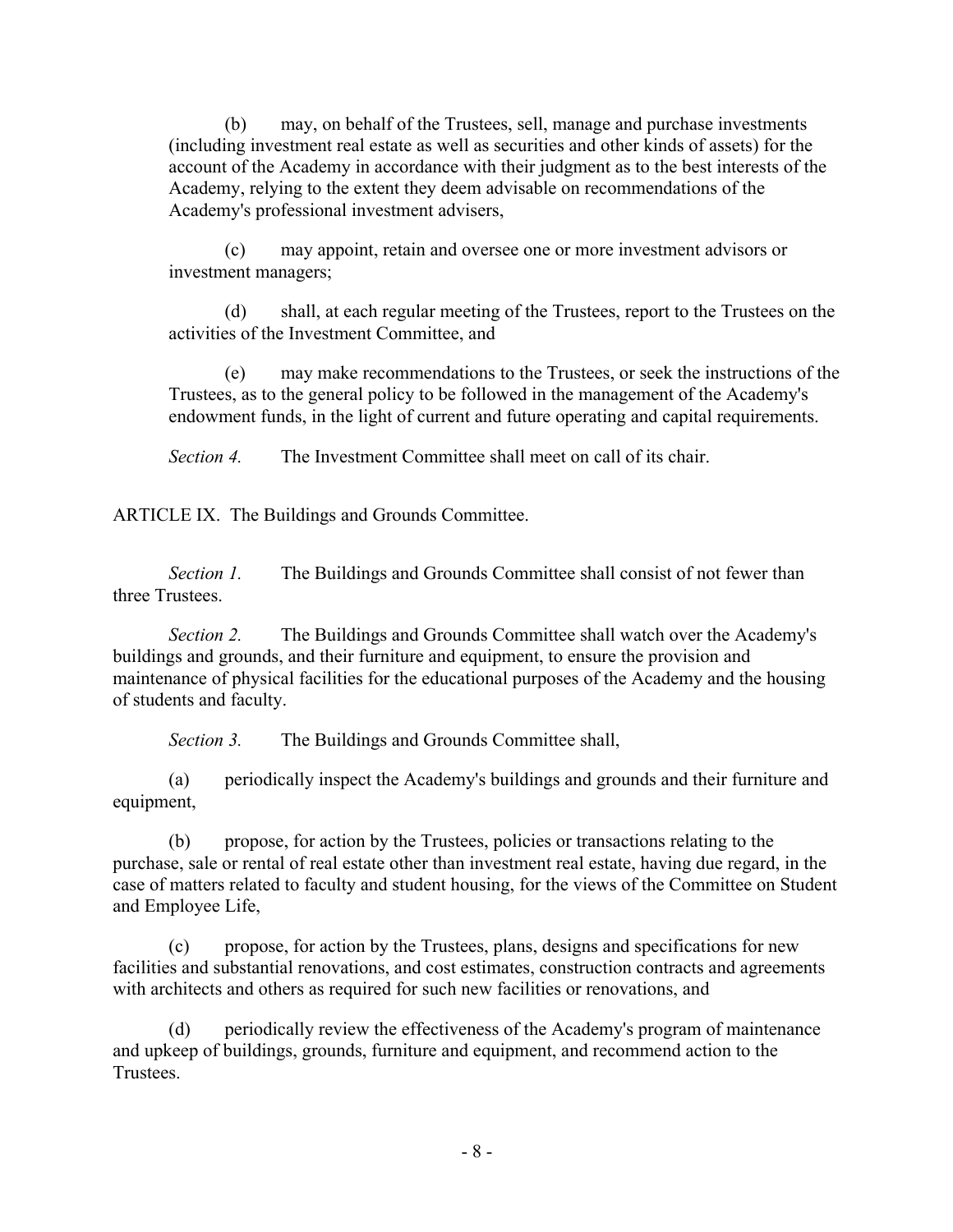Recommendations of the committee that require the expenditure of funds shall be made with due regard for the current budget and if such expenditures are not provided for therein shall be made after consultation with the Budget and Finance Committee or its chair.

*Section 4.* The Buildings and Grounds Committee shall meet on call of its chair.

ARTICLE X. The Committee on Student and Employee Life.

*Section 1.* The Committee on Student and Employee Life shall consist of not fewer than three Trustees.

*Section 2.* The Committee on Student and Employee Life shall watch over the general policies of the Academy as to all matters concerned with the relationship of the Academy to its students and its faculty and non-academic employees, with particular attention to the Academy's commitment to cultivate and sustain an environment of inclusion.

*Section 3.* The Committee on Student and Employee Life, on the recommendation of the Principal, or without the Principal's recommendation if circumstances warrant, shall periodically examine all matters related to admissions policy, curriculum, diploma requirements and other academic matters, and student and faculty and non-academic employee life at the Academy. The committee shall make such recommendations to the Trustees as it shall deem appropriate. Recommendations of the committee which require the expenditure of funds shall be made with due regard to the current budget and if such expenditures are not provided for therein shall be made after consultation with the Budget and Finance Committee or its chair.

*Section 4.* The Committee on Student and Employee Life shall

(a) periodically review the Academy's compensation and benefits philosophy and practices for faculty and non-academic employees and recommend changes and improvements to the Trustees.

(b) Periodically review the Academy's approach to recruitment and hiring, professional development, the standards used in the performance evaluation of all Academy employees, retirement planning, and other policies and practices relevant to the span of employment and recommend changes and improvements to the Trustees.

*Section 5.* The Committee on Student and Employee Life shall meet on call of its chair.

ARTICLE XI. The Institutional Advancement Committee.

*Section 1.* The Institutional Advancement Committee shall consist of not fewer than three Trustees.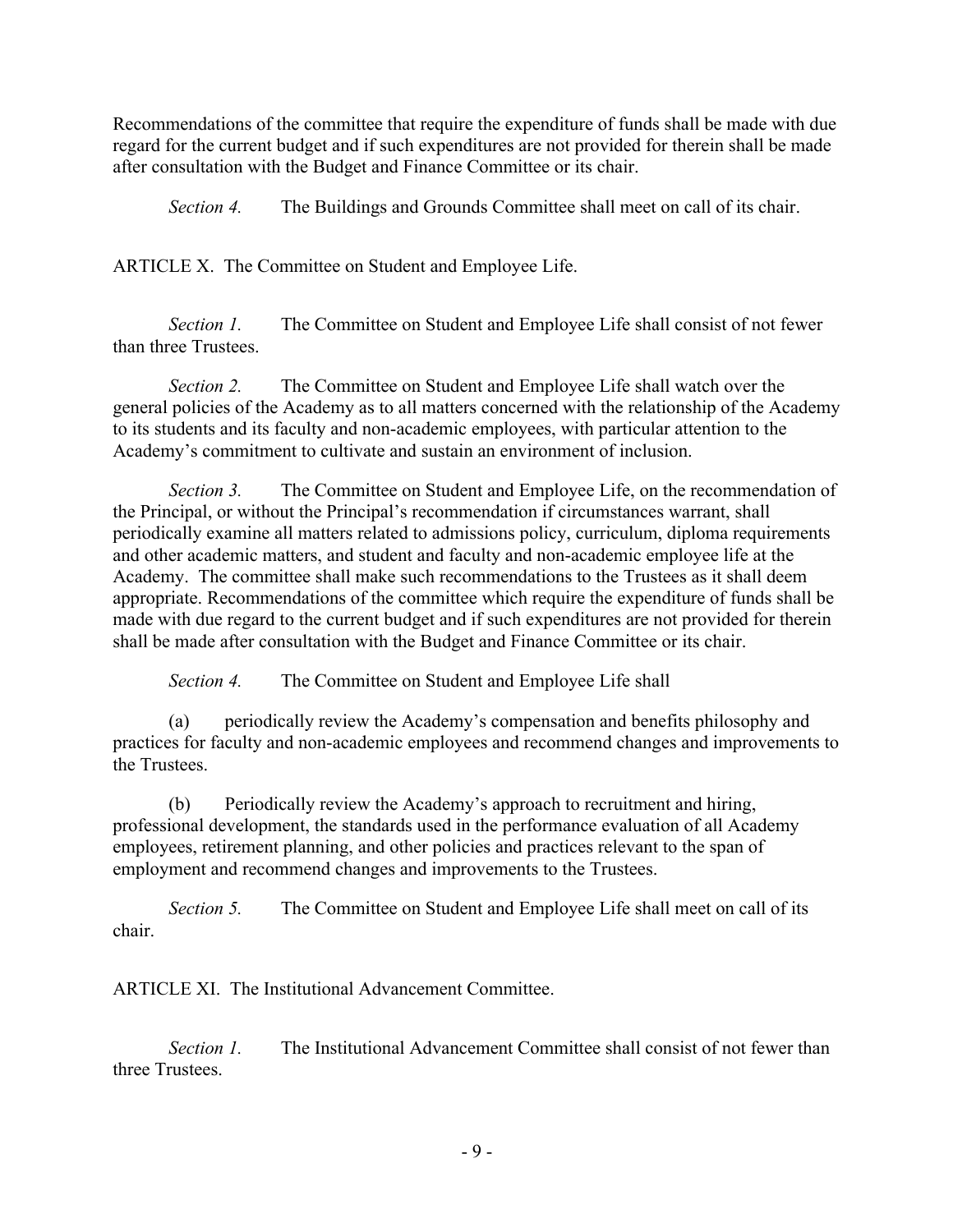*Section 2.* The Institutional Advancement Committee shall watch over all matters concerned with the relationship of the Academy to its Alumni/ae and the development and implementation of both short and long-range plans for fund raising and enhancement of the financial resources of the Academy.

*Section 3.* The Institutional Advancement Committee shall,

(a) periodically examine into all matters related to Alumni/ae affairs and the generation of financial resources of all kinds adequate to support existing and contemplated academic programs of the Academy and the development and maintenance of the plant and facilities required in connection therewith, and

(b) propose, for action by the Trustees, policies, programs, methods and plans for developing and fostering a close and cordial relationship between the Academy and Alumni/ae and for obtaining gifts and bequests to help finance the operations of the Academy and the improvement and maintenance of its buildings, grounds, furniture, equipment and facilities.

*Section 4.* The Institutional Advancement Committee shall meet on call of its chair.

ARTICLE XII. The Committee on Trustees.

*Section 1.* The Committee on Trustees shall consist of not fewer than three Trustees, in addition to the President and the Principal.

*Section 2.* The Committee on Trustees shall regularly maintain a list of potential Trustees, to the end that candidates may at all times be available to fill vacancies among the Trustees, whether occurring by reason of the expiration of terms or otherwise.

*Section 3.* At least ten (10) days prior to each spring meeting, the chair of the Committee on Trustees shall transmit to all the Trustees a slate of nominees for election at the spring meeting in accordance with Section 2 of Article I.

*Section 4.* If a vacancy shall occur among the Trustees other than by reason of the expiration of a term, the President shall promptly notify the chair of the Committee on Trustees, who shall, at the next regular or special meeting of the Trustees, present the name of a candidate, or the names of candidates, to fill such vacancy.

*Section 5.* In addition to the duties described in Sections 2 through 4, the Committee on Trustees shall oversee evaluations of individual Trustees, including the President and Vice President, Trustee committees and the Trustees as a governing body in such manner as it determines to be appropriate, and shall watch over the practices and policies of the Trustees concerning the Trustees' governance of the Academy and related matters of conduct, ethics and conflicts of interest.

Section 6. The Committee on Trustees shall meet on the call of its chair.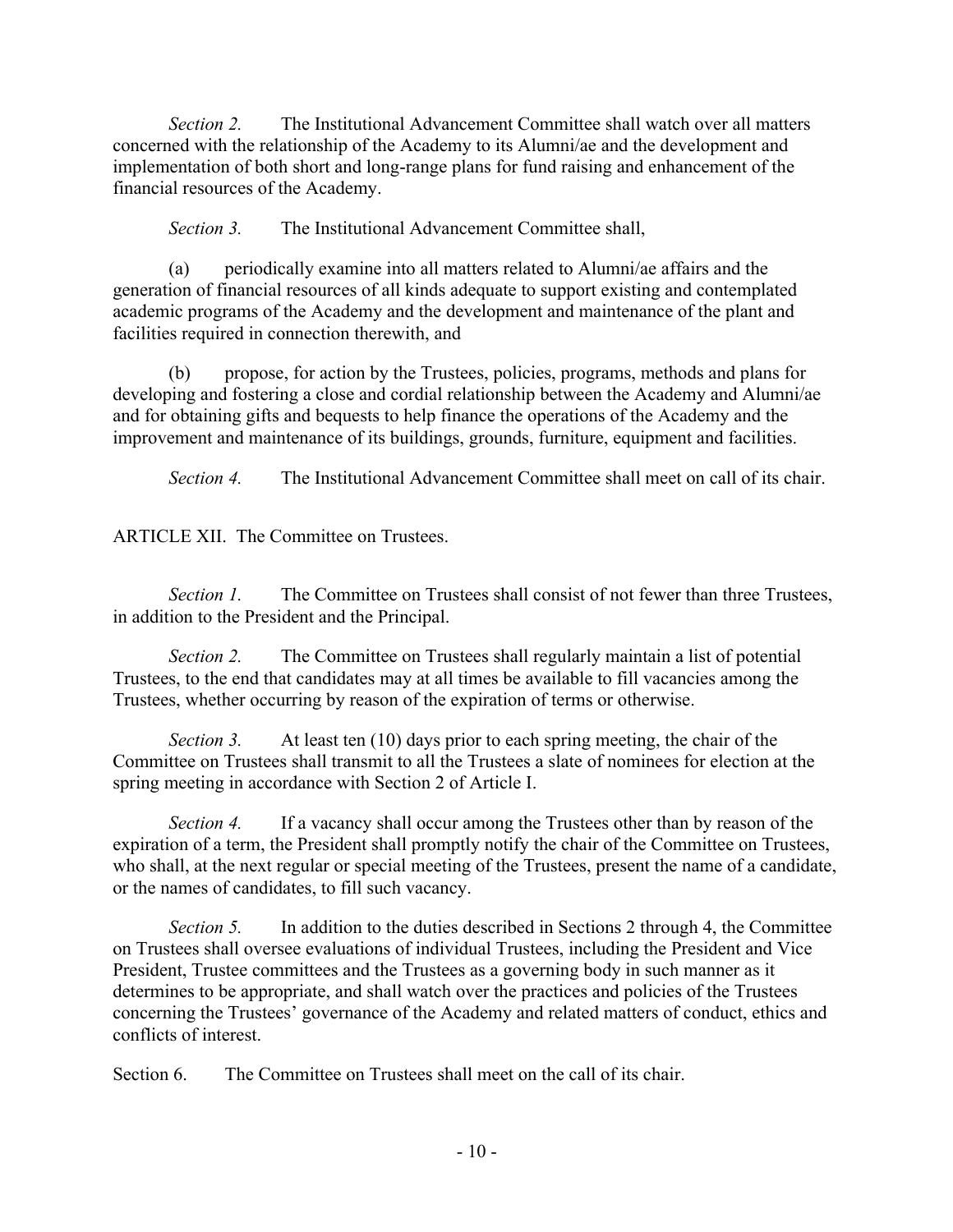ARTICLE XIII. The Committee on Student Safety.

*Section 1.* The Committee on Student Safety shall consist of not fewer than three Trustees.

*Section 2.* The Committee on Student Safety shall watch over all aspects of the Academy's response to allegations of misconduct affecting student safety committed by Academy faculty or non-academic employees. In addition, the Committee on Student Safety shall watch over the response by the Academy's administration to allegations of misconduct committed by students affecting student safety in the circumstances enumerated in subparagraphs (a) through (d) of Section 4 below.

*Section 3.* The Principal and Director of Student Safety shall on a regular basis provide to the Committee on Student Safety all available information related to allegations of misconduct affecting student safety by Academy faculty or non-academic employees. The Committee on Student Safety shall:

(a) Ensure that the Academy properly reports such allegations to all relevant government authorities as required by law, and that the Academy's own investigation into such matters is coordinated appropriately with government authorities; and

(b) Receive and review recommendations and reports by the Principal and the Director of Student Safety regarding the Academy's response to such allegations, which recommendations and reports shall address:

- (1) Whether to conduct an investigation;
- (2) The scope of any investigation;
- (3) The findings of fact and results of any investigation;
- (4) Whether appropriate services should be provided to victims;

(5) Whether outreach to the Academy community is appropriate regarding such allegations; and

(6) The appropriate action to be taken regarding faculty or non-academic employees responsible for engaging in such misconduct.

*Section 4.* The Principal and the Director of Student Safety shall provide the Committee on Student Safety with periodic reports regarding the manner in which the Academy has responded to allegations of misconduct by students affecting student safety, according to a format and schedule to be determined by the committee. In addition, they shall provide the committee with all available information related to a particular allegation of sexual misconduct by a student affecting student safety whenever:

(a) a report to government authorities is made, or an inquiry from any government authority is received by the Academy, any student, or any member of the faculty or nonacademic employees;

(b) such allegation calls into question the conduct of faculty or non-academic employees in supervising students or responding to the allegation;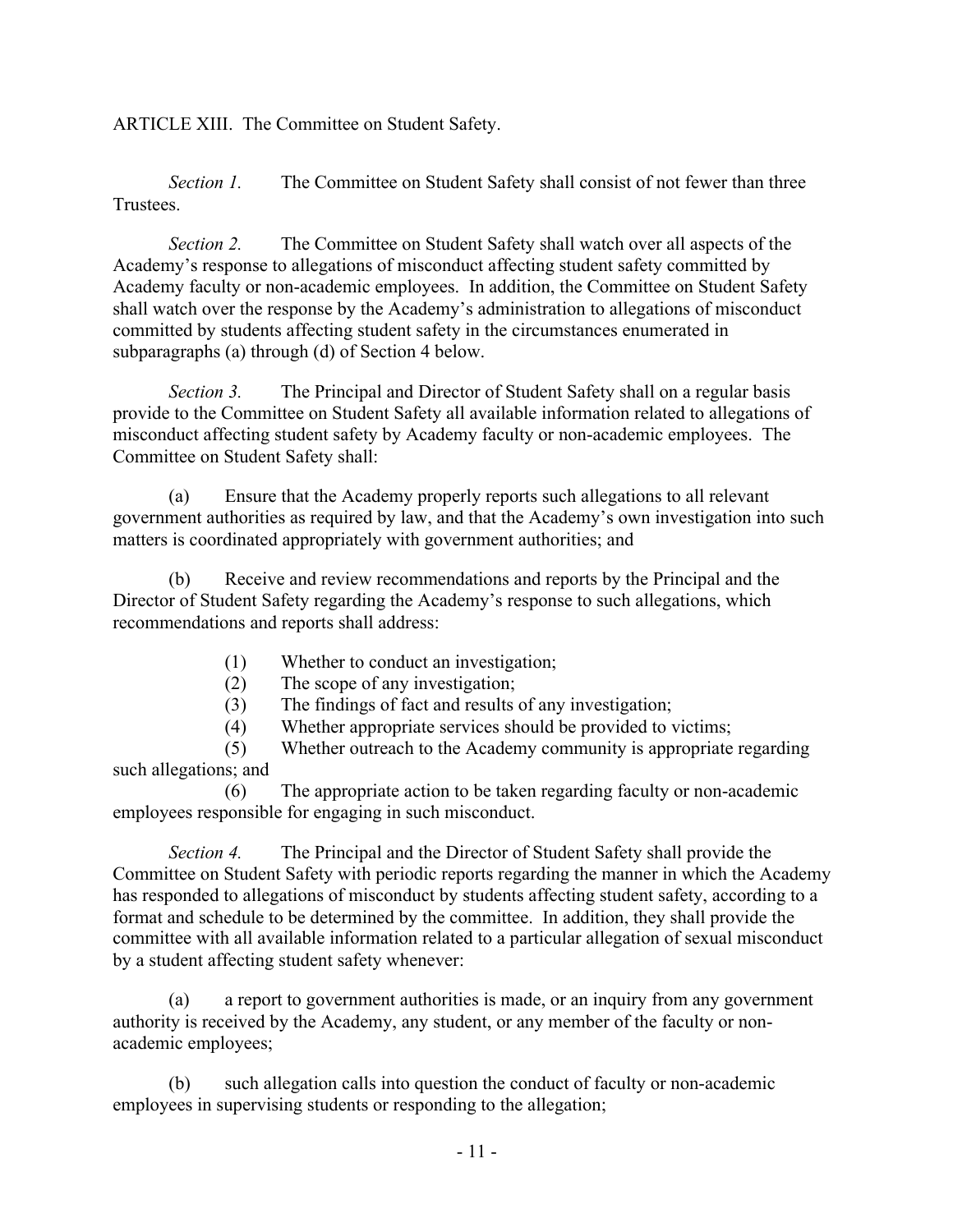(c) a threat of litigation arising from such allegation is made, or litigation is commenced; or

(d) the committee shall determine, based on its review of the reporting described above, that additional oversight is required.

*Section 5.* The Committee on Student Safety, in coordination and after consultation with the Audit and Risk Committee, shall review and approve all reporting, whistleblower, hotline complaint, or other mechanisms maintained by the Academy to assure that any student who feels that his or her safety is threatened by any type of misconduct is encouraged to make a report. In addition, it shall review and approve procedures maintained by the Academy that require faculty and non-academic employees to report such misconduct, consistent with applicable law and Academy policy. It shall establish standards for evaluating the result of any investigation conducted regarding such reports, taking into account the reliability of the information collected and the effect on the individuals involved of any public disclosure.

*Section 6.* The Committee on Student Safety is authorized to retain legal counsel and experts in the investigation and response to allegations of sexual misconduct and any other matters affecting student safety, in order to enhance its oversight, and that of the Trustees as a whole, regarding such matters.

*Section 7.* The Committee on Student Safety shall report as needed to the Executive Committee, the Audit and Risk Committee, and to the Trustees as a whole. It shall, in consultation with the Executive Committee, recommend whether decisions regarding the Academy's response to allegations of misconduct affecting student safety should await the next regular or special meeting of the Trustees.

ARTICLE XIV. The Principal.

*Section 1.* The Principal is the chief executive officer of the Academy. The Principal shall have all the powers and perform all the duties imposed upon him or her by law or by these bylaws and also such other powers and duties as may be incident to the Principal's office. Subject to the authority of the Trustees, the Principal shall be responsible for the effective administration and operation of the Academy. The Principal shall be hired, reviewed and subject to dismissal by the Trustees. In the event of the absence or disability of the Principal for such periods as to require a substitute, or in the event of a vacancy in the office of Principal, the Trustees shall select an Acting Principal (in the case of absence or disability, or on an interim basis in the case of a vacancy) or a Principal (in the case of a vacancy).

ARTICLE XV. The Chief Financial Officer.

*Section 1.* The Chief Financial Officer is the chief fiscal officer of the Academy. The Chief Financial Officer shall be elected by the Trustees on the recommendation of the Principal and shall serve at the pleasure of the Trustees. Subject to the authority of the Trustees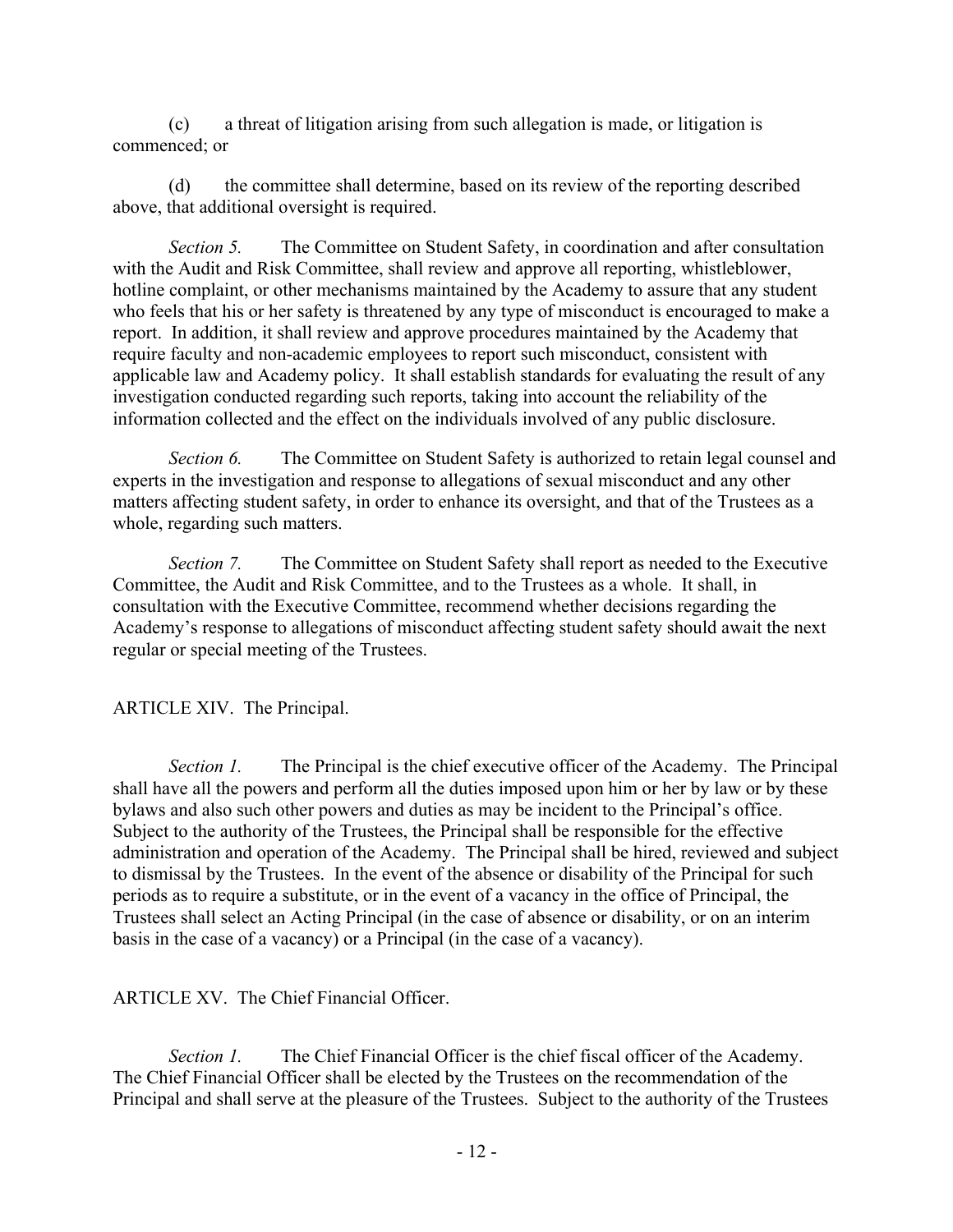and the Principal, the Chief Financial Officer shall be responsible for all financial affairs of the Academy. Among other duties, the Chief Financial Officer shall draft the budget for submission to the Principal, to enable the Principal to comply with the provisions of these bylaws, and shall have such powers and authority with respect to the execution of contracts, conveyances and other instruments and the care, custody and disbursement of Academy property and funds as shall be conferred upon the Chief Financial Officer by law, by these bylaws, or by resolution adopted from time to time by the Trustees.

## ARTICLE XVI. Conflict of Interests.

*Section 1.* The Trustees shall conduct their business in a manner that ensures Trustees' business judgment and decision making is not influenced by undue personal interests and in compliance with applicable conflict of interest laws and regulations. To that end, the Trustees shall adopt and follow a comprehensive conflict of interest policy.

# ARTICLE XVII. Indemnification.

*Section 1.* To the fullest extent that the laws of the State of New Hampshire, as now in effect or as hereafter amended, permit elimination or limitation of the liability of Trustees no Trustee of the Academy shall be personally liable for monetary damages as such for any action taken, or any failure to take any action, as a Trustee.

*Section 2.* The provisions of this Article shall be deemed to be a contract with each Trustee who serves as such at any time while this Article is in effect and each such Trustee shall be deemed to be so serving in reliance on the provisions of this Article. Any amendment or repeal of this Article or adoption of any bylaw or provision of the Academy's charter which has the effect of increasing Trustee liability shall operate prospectively only and shall not affect any action taken, or any failure to act, prior to the adoption of such amendment, repeal, bylaw or provision.

*Section 3.* Except as otherwise provided hereinafter, each person who has served, serves or shall serve at any time as a Trustee, officer, employee or agent of the Academy or at its request as a Trustee, director, officer, employee or agent of another organization in which the Academy has an interest, shall, to the extent permitted by law and without prejudice to any other rights such person might have, be entitled to be reimbursed by the Academy for, and indemnified by the Academy against, all costs and expenses reasonably incurred by such person in connection with any claim made, or any action, suit or proceeding threatened or brought against such person, or in which such person may be involved as a party or otherwise, by reason of any action alleged to have been taken or omitted by such person as such Trustee, director, officer, employee or agent, whether or not such person continues to be such at the time of incurring such costs and expenses, including amounts paid or incurred by such person in connection with reasonable settlement of any such claim, action, suit or proceeding. Any rights to reimbursement and indemnification granted under this Article to any person shall extend to such person's executors, administrators and legal representatives. No such reimbursement or indemnification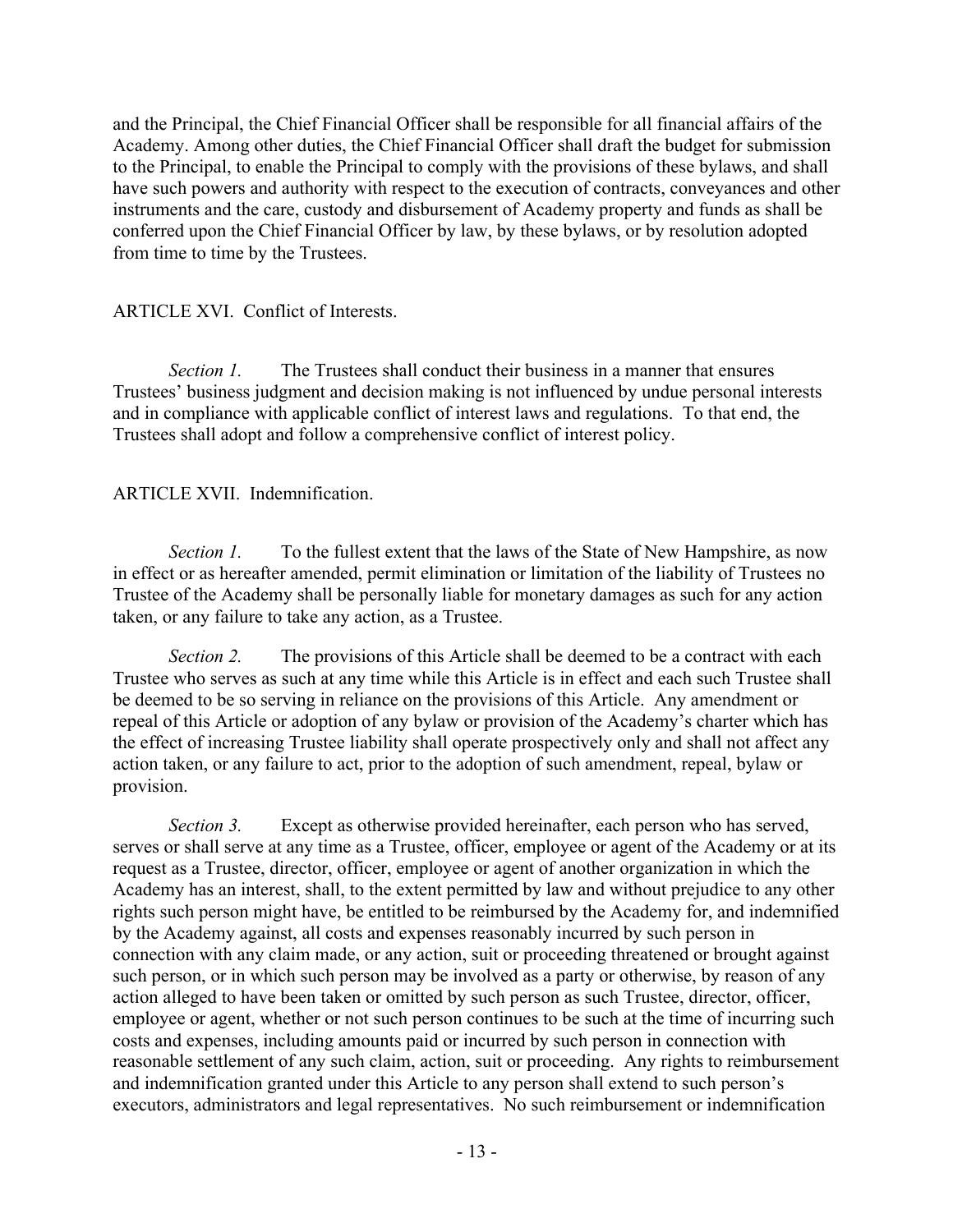shall be provided for any person with respect to any matter as to which such person shall be finally adjudged in any action, suit or other proceeding, or shall be found by a majority of the disinterested Trustees, not to have acted in good faith in the reasonable belief that such person's action was in the best interests of the Academy. Reimbursement or indemnification hereunder shall include payments by the Academy of costs and expenses incurred in defending a civil or criminal action, suit or other proceeding in advance of the final disposition of such action, suit or other proceeding, upon receipt of a binding undertaking by the person indemnified to repay such payment if a majority of the disinterested Trustees shall conclude or a court of competent jurisdiction finally adjudges that such person is not entitled to reimbursement or indemnification hereunder. Nothing herein contained is intended to, or shall, prevent a settlement by the Academy prior to final adjudication, of any claim against it, including any claim for reimbursement or indemnification under this Article, when such settlement appears to be in the best interests of the Academy. No Trustee or officer of the Academy shall be liable to anyone for making in good faith any determination or finding or reaching any conclusion as to the existence or absence of liability of the Academy hereunder or as to facts relative thereto or for making or refusing to make any payment pursuant to this Article in reliance upon advice of counsel.

*Section 4.* The Academy shall have the power to purchase and maintain insurance to indemnify the Academy for any obligation which it incurs as a result of its indemnification of Trustees and officers pursuant to Article XVII, or to indemnify such persons in instances in which they may be indemnified pursuant to Article XVII.

## ARTICLE XVIII. Amendments.

*Section 1.* Amendments to these bylaws may be adopted at any regular meeting, or at any special meeting, of the Trustees if written notice of the amendments proposed shall have been sent in accordance with Article II, Section 5 to the Trustees at least ten (10) days before the meeting, or if written waivers of such notice, signed by each Trustee, whether or not present at the meeting at which such amendments shall be adopted, shall be filed with the Clerk, either before or after the meeting at which such amendments shall be adopted.

ARTICLE XIX. Non-Profit Status and Effect of Dissolution.

*Section 1.* The Academy is organized and shall be operated as a nonprofit educational institution under the laws of the State of New Hampshire. Further, the Academy shall be operated as an organization exempt from Federal income tax under Section 501(c)(3) of the Internal Revenue Code of 1986, as amended (the Code). Notwithstanding any other provision of these bylaws, the Academy shall not carry on any activity not permitted to be carried on by an entity exempt from federal income tax under Section 501(c)(3) of the Code.

*Section 2.* The dissolution of the Academy (whether by the transfer of substantially all of the assets or funds of the Academy or otherwise) shall be accomplished consistent with the intent that the assets or funds of the Academy be held and used for the purposes of a public